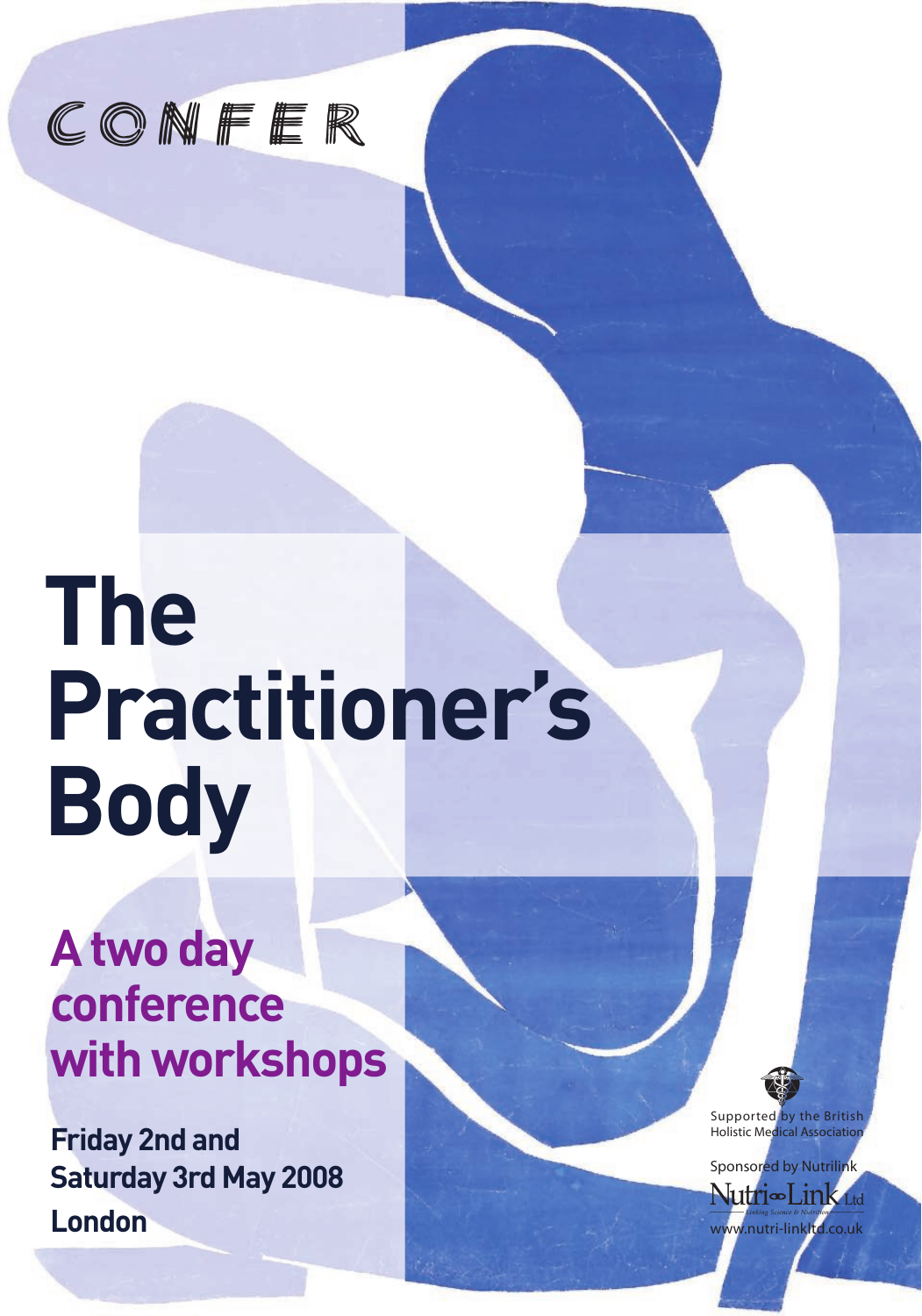# **Introduction**

This conference will be of interest to therapists from all schools who wish to deepen their knowledge of the functioning of their own body in the therapist-patient/client interaction.

#### **How are the practitioner's and patient's bodies relationally responsive to each other?**

We will be examining mirror neurons, the empathic nervous system, right-brain-to-right-brain interaction, the impact of relationship on the respiratory, nervous, cardiovascular and digestive systems, and the concept of interactive physiology.

#### **What is the role of the therapist's body as an instrument in the therapeutic process?**

We will be considering the mechanisms of interactive somatic regulation in the context of transference and countertransference, the extent to which empathy involves bodily attunement, how the therapist's anchoring in his or her own body and health allows the client/patient freedom to somatically communicate affective states.

#### **How can practitioners protect their own health?**

Implicit in the therapist's somatic engagement with their patients, is the potential jeopardy to health. We will explore how this risk can be conceptualised and ameliorated, offer information on how the different systems of the body become engaged in therapeutic work and consider what practices can give therapists self-protection.

# **Friday 2nd May 2008**

# **9.0 am Registration**

## **9.45 am Dr Daniel Glaser**

# **Mirror neurons and other findings. What can neurobiology tell us about how we relate to the movements of others?**

 Evidence from other primates demonstrates exquisite neural overlaps between seeing and doing simple movements. Imaging the human brain has revealed extensive networks that bring together the execution and perception of action. Our own studies with dancers have shown how your personal movement history and expertise influence the way you see others move. These findings have generated interesting hypotheses for the development of social cognition and even empathy, but does this growing field offer more than metaphorical insight into the therapeutic process?

# **10.30 am Kim Upton:the therapist's breathing**

 This presentation will explore how unconscious breathing behaviour can be triggered by internal and external factors and how our breathing patterns play a fundamental role in emotional shifts, either adaptively or mal-adaptively. The deregulatory effects of overbreathing on acid-base physiology explains a multitude of mental, emotional and physical dysfunctions. By quantitative measurement of breathing rhythm, pace and chemistry, dysfunctional patterns can be observed and corrected. Live demonstrations of the impact of external influences on our respiratory and cardiovascular systems will be included.

# **11.15 am Coffee**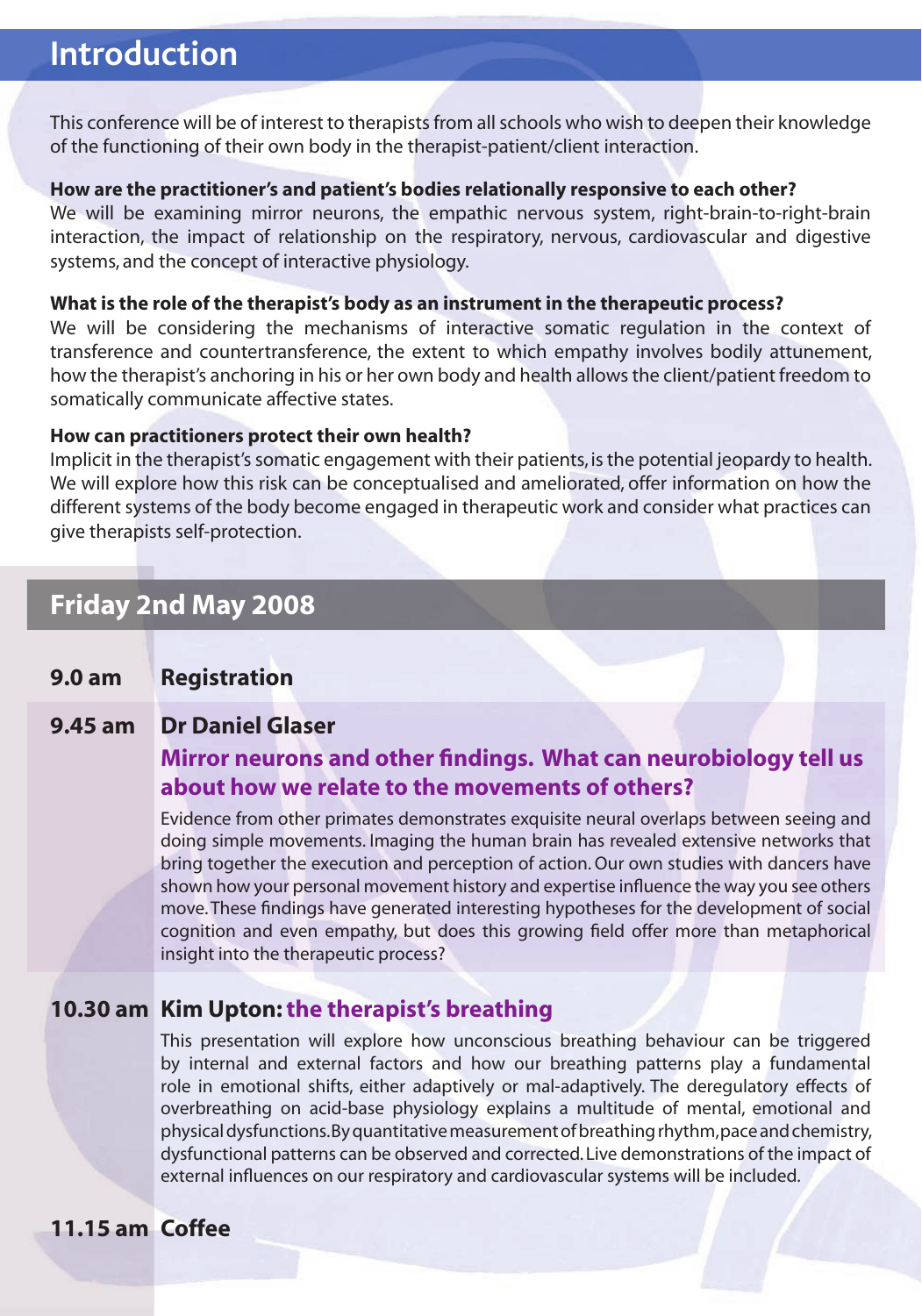# **11.45 am Elizabeth Wilde McCormick**

## **The Therapist's Heart**

The heart is the most potent organ in the body for most people, and it is central in the intimate dance of psychotherapy. It serves two dimensions: it is inextricably bound up with the lungs for the transmission of oxygen and millions of blood cells; its connection with the nervous system means that the heart is implicated in all thoughts, feelings, emotions, and in stressful consequences of effort. This contribution will consider how therapists may learn to hear and use the feeling intelligence of their own hearts to remain courageous, compassionate, and well.

# **12.30 pm Lunch (vegetarian) and exhibits, yoga class or massage treatment**

- **1.30 pm Workshop Options (1-6)**
- **3.0 pm Tea**

## **3.20 pm Babette Rothschild**

# **The therapist's body as an instrument of empathic attunement**

 Empathy is the most tried and true therapeutic tool, regardless of the philosophy or model applied. Usually we think of empathy as emotional attunement - being able to feel our way into a client's experience. We will further explore how empathy involves body-attunement, the therapist's body playing a major role. As such, empathy appears to be the result of interplay between at least four phenomena that have been identified by neuroscience and social psychology: somatic markers, facial feedback, postural feedback, and mirror neurons. This keynote will focus on how these four dimensions of empathy interact between client and therapist in both helpful and unhelpful ways.

# **4.10 pm Roz Carroll**

# **The role of the therapist's body in working with borderline clients; self-regulation and interactive regulation**

 Borderline clients are known to have a particularly strong impact on the therapist's body, communicating intense states either graphically or via projective identification and dissociation. The sharing of affective states is mediated by rapid, non-conscious, implicit and co-ordinated exchanges between client and therapist, involving split-second responsivity of face, gaze, head orientation and micro-movement. The task for the therapist is both to *self*regulate and *interactively* regulate the client. This ability depends upon the therapist being anchored within their own body, able to bear and attend to sensation, and allow spontaneous – rather than defensive – nervous system shifts to occur.

- **4.45 pm Discussion**
- **5.00 pm End of day**

# **Saturday 3rd May**

# **8.30 am Social Dreaming Matrix led by Laurie Slade**

 Social dreaming is a way of working with dreams. In social dreaming we meet to share and associate to dreams, make connections were possible.

**9.30 am Registration**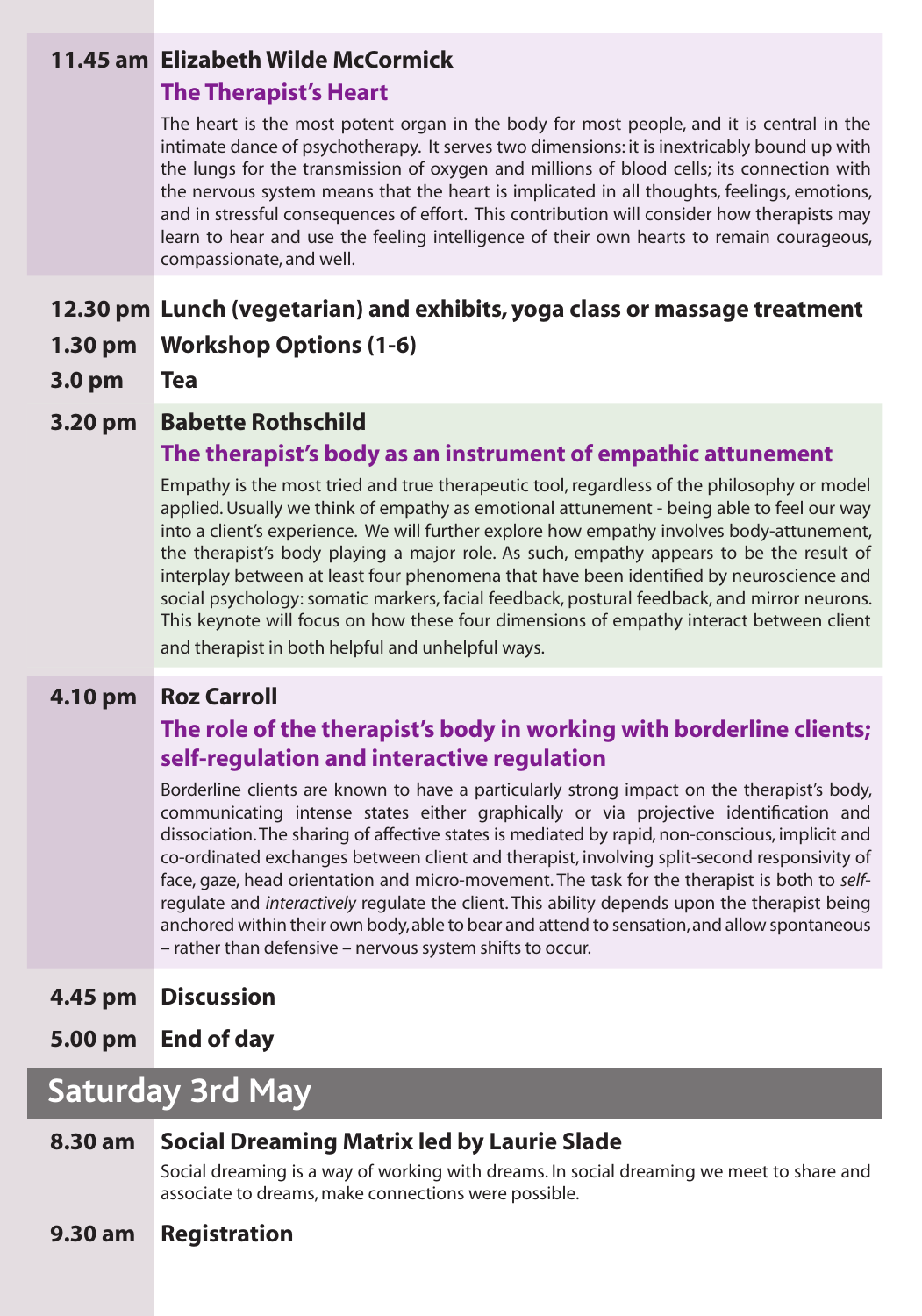# **10.0 am Susie Orbach**

# **The relational, intersubjective body**

I will focus on the ways in which we could reflect on the therapist's body to enhance our understanding of the individual or couple in therapy. The therapist brings her body, as much as her heart and mind into the room, and her body has an impact on the therapeutic situation. Similarly the bodies of her clients impact on her. We usually exempt the body from such discussions unless the therapist has an extreme reaction such as falling asleep. This presentation will focus on the importance of the relational inter-subjective body.

## **11.0 am Coffee**

## **11.30 am Howard Evans**

# **Locating a place of wellness in the midst of trauma**

Many health professionals spend much of their working lives as direct or vicarious witness to human suffering. A slow process of traumatisation may occur, often referred to as burnout. In craniosacral work our first aim is to re-establish the patient's connection with their inherent health. This is not an idea but a perceptual state modelled by the therapist. It offers both patient and therapist a place of wellness around which to organise the chaos of trauma. This presentation will illustrate this process and how a sense of inherent health is available to us all.

## **12.15 am Margaret Landale**

# **Re-sourcing the therapist's body: a mindful approach to self-regulation**

The inevitable high exposure to negative emotion and deeply held distress affects the therapist's physical, emotional and mental wellbeing. Mindfulness-based approaches have been found to be highly effective in managing stress and facilitating emotional selfregulation. This presentation will explore the application of mindfulness in psychotherapy.

# **1.00 pm Lunch (vegetarian) and exhibits, yoga class or massage treatment**

- **2.00 pm Workshop Options (6-11)**
- **3.30 pm Tea**

## **4.00 pm Mike Ash:**

# **Collateral Damage: How psychological stress can cause immune based illness in therapists**

If the immune system can induce depression, does working with challenging patients increase the risk of immune disturbance in the therapist? Certainly stress impacts on the immune system by activating endocrine pathways and the sympathetic nervous system, which in turn alters immune function making people vulnerable to illness including psychological and psychiatric problems. As practitioners engaged in information exchanges with distressed patients the impact of ongoing psychological unloading can have a distinctly unpleasant effect on your immune system. This presentation will explain the events underlying the concepts of injury, repair and protection of therapist's immune function, and teach you how to optimise your immune function in the face of third party stressors.

- **4.45 am Discussion**
- **5.00 pm End of day**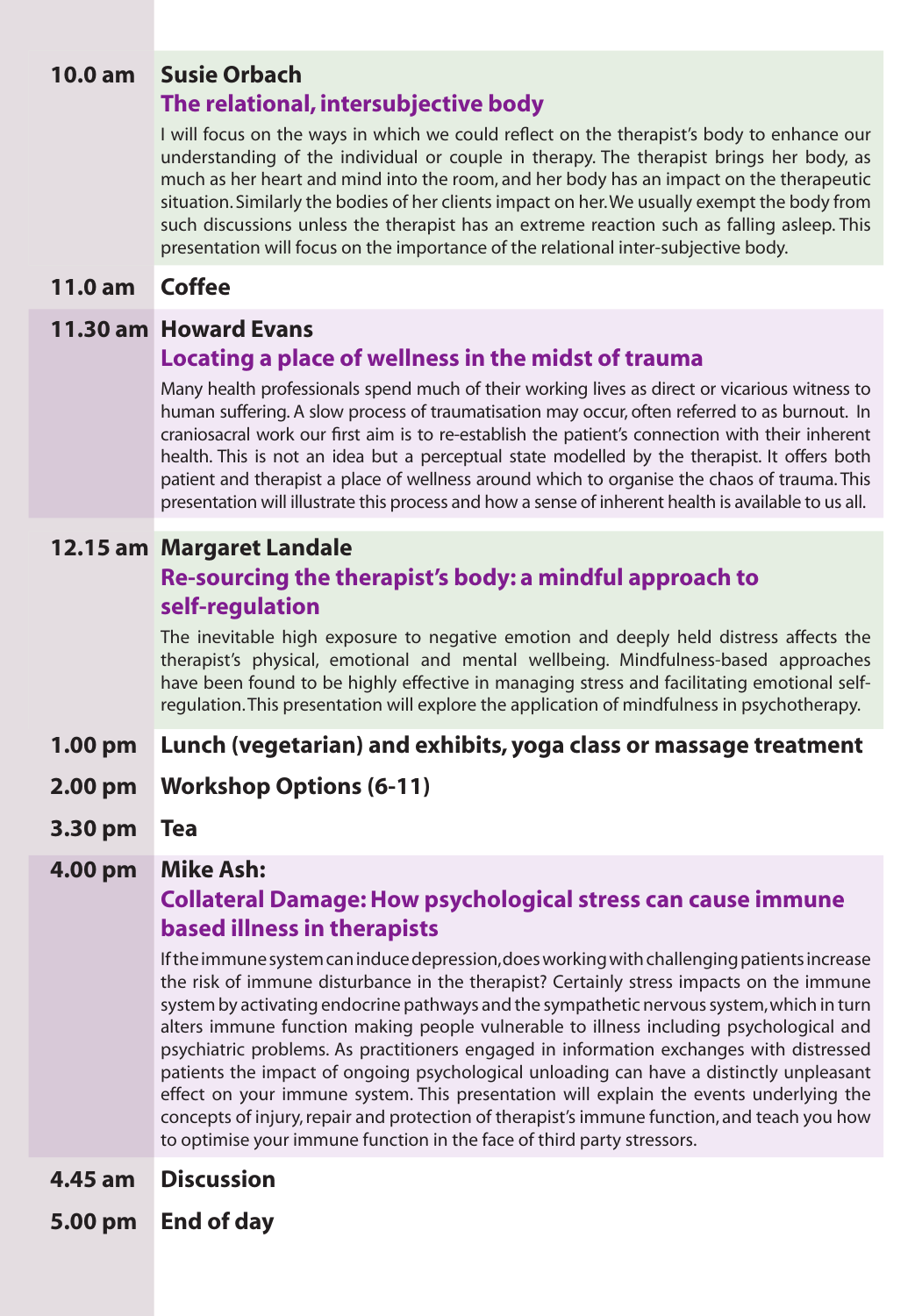# **Workshops**

#### **1. Gillie Gilbert**

#### **The nature and effects of energetic transactions between client and therapist.**

Leaders in the field of Body Psychotherapy have used phenomenological and evidence-based research on the nature of human beings as energy-based systems. I shall be illustrating the effects of different energy systems on the therapist and client using the concepts of transference-countertransference and resonance.

#### **2. Kim Upton**

#### **Deepening your awareness and management of your breathing**

This workshop is an opportunity to deepen your understanding of your breathing patterns and how these are influenced by the external pressures placed on you by the client's presence or material. You will be introduced to techniques for managing your breathing.

#### **3. Babette Rothschild**

#### **Empathy as a tool; empathy as a risk**

This workshop will give therapists the chance to increase awareness of their individual talent for and vulnerability to empathy. Through exercises and demonstration, tools for using the therapist's body to increase empathy with clients will be offered and also those needed for the therapist's self-care.

#### **4. Margaret Landale**

#### **Re-sourcing the therapist's body: a mindful approach**

This practical workshop will explore how mindfulness can be a vital resource for the psychotherapist. We will look at key mindfulness based techniques and concepts which support self-regulation, influence emotional arousal and contribute to relational attunement.

#### **5. Liz McCormick**

#### **The therapist's heart and health**

This workshop will experientially explore our relationship with our hearts; how we can learn to listen from this complex organ, to regulate and take care of ourselves and thus better manage the demands of clinical practice on our mind-body self.

#### **6. Sue Staziker**

#### **Yoga Group**

This yoga session is an opportunity to explore your bodily self in the context of the pressurised environment of a conference. We will focus on ways of understanding how you may be individually experiencing those pressures in your body, and how yoga can provide techniques for self-regulation and grounding.

#### **7. Hartmut Wuebbler**

#### **Interactions, energetic self-care and subtle body connections in the therapy room**

Therapists of all modalities use intuition to inform their therapeutic work - in the process opening them to subtle energies. In doing so they can become drained or manifest their clients' physical and emotional symptoms. This workshop's emphasis is on understanding the energetic interactions between client and therapist and practical tools for self-care.

#### **8. Howard Evans**

#### **The other's attention on our own inner state**

In this practical exercise we will, working in pairs, explore the effects of another's attention on our own inner state. This will be a 'hands-off' exercise suited to therapists working with or without touching.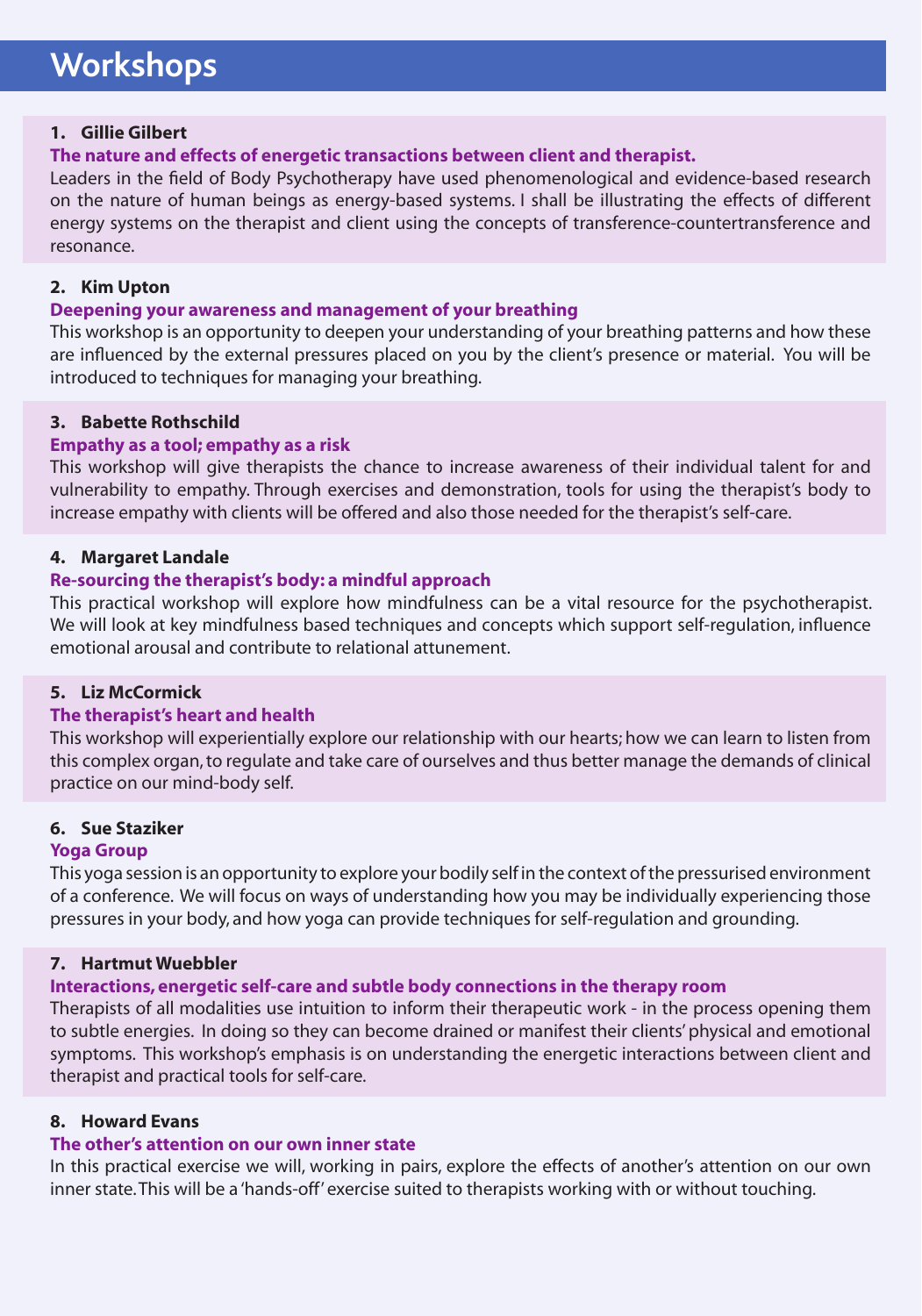#### **9. Mike Ash**

#### **Practical strategies for optimising immune and mental health.**

Immune disruption is a silent process that denies us optimal mental and physical health. By choosing nutrients, planning physical strategies and using microbial agents it is possible to repair and reverse the process, recover optimal function and vitality. The key components of immunonutrition will be explored.

#### **10. Roz Carroll**

#### **Containment through self-regulation and interactive regulation**

In this experiential workshop we will explore the interlinked skills of self-regulation and interactive regulation. The therapist's self-regulatory capacity is critical to her ability to consciously and nondefensively calibrate interventions. At the same time as attending inwardly to her own body, the therapist learns to actively perceive the facial and bodily communication of the client. This deep attunement is the basis of interactive regulation.

#### **11. Dr Elya Steinberg**

#### **When your body whispers the truth of others ...**

Deep inside our bodies we know the truth. This inner implicit core within us, that uses information from mirror neurons, the autonomic nerve system and other mechanisms, knows how to read the implicit cores of others and enables us to gently communicate what is hidden beneath our clients' words or silence. We will explore the unique contributions of touch and inner voice with in the context of biodynamic approach.

# **Speakers and workshop leaders**

**For full biographies please go to www.confer.uk.com**

**Michael Ash** is an osteopath, naturopath and clinical nutritionist. He has developed health strategies for patients with metabolic problems, immune disturbances, gastro intestinal health problems, and psychological issues and has a particular interest in nutrition based immunotherapeutics. He researches, lectures and publishes on the mucosal immune system within the gastro intestinal tract and its effect on the health of the body.

**Roz Carroll** is a body psychotherapist, trainer and writer. She teaches at the Minster Centre, The Chiron Centre, the Centre for Attachment-based Psychoanalytic Psychotherapy and Terapia. She wrote and delivered the course Embodiment and Emotion for Confer. Her recent publications chapters include *New Dimensions in Body Psychotherapy* (Ed. Totton), and *About a Body: Working with the Embodied Mind in Psychotherapy* (Ed. Corrigal).

**Howard Evans**' originally studied Chinese Acupuncture. In 1992, he trained in integrative and core process psychotherapy. He worked as a masseur and discovered his metier was bodywork rather than psychotherapy. In 1996 he completed his trainings in craniosacral therapy and then in therapeutic bodywork at the University of Westminster. He teaches massage and cranial sacral therapy in England and Spain.

**Dr Daniel Glaser** is Head of Special Projects in public engagement at the Wellcome Trust. He comes from a neuroscience background, was the first 'Scientist in Residence' at the Institute of Contemporary Arts (ICA), has presented a television series for the BBC and co-chairs Café Scientifique at the Photographers' Gallery. He is a founder member of International Neuro-Psychoanalysis Society.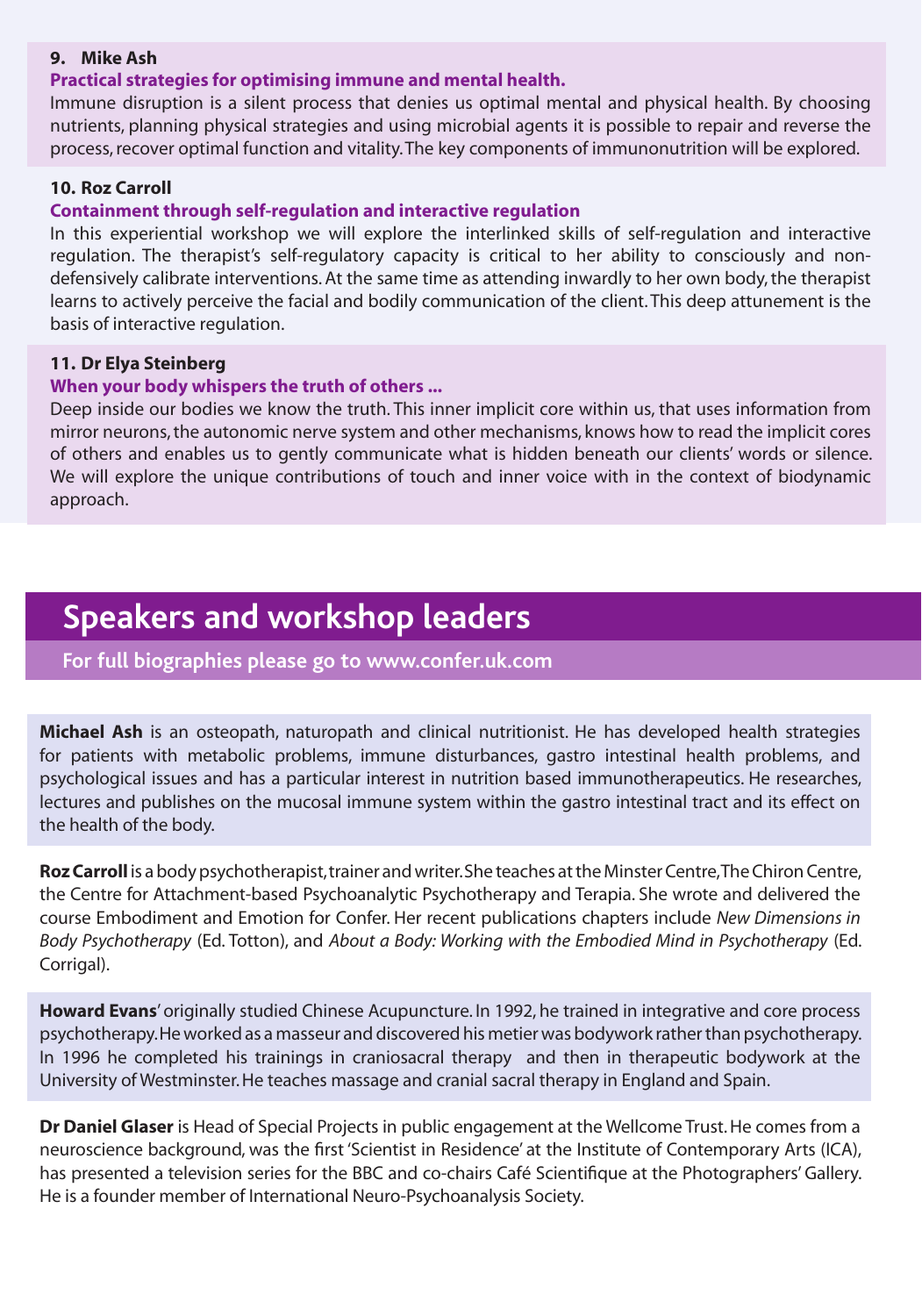**Gillie Gilbert** comes from a scientific background in Ethology. She is a biodynamic psychotherapist and craniosacral therapist and has spent over 18 years teaching bio-physics, biodynamic massage and body psychotherapy in France, Eire and London. She is currently a Trainer and Supervisor for The London School of Biodynamic Psychotherapy.

**Margaret Landale** is an integrative psychotherapist, experienced workshop facilitator and trainer. She was former Training Director at the Chiron Centre for Body Psychotherapy. She has a longstanding meditation and yoga practice and interest in body's role in psychotherapy.

**Elizabeth Wilde McCormick** has been practising as a psychotherapist for over twenty years. Her background is in social psychiatry, humanistic, transpersonal psychology, mindfulness based psychotherapy and cognitive analytic therapy. She was, with Nigel Wellings, Director of Training at the Centre for Transpersonal Psychology in London and is author of several books including *Your Heart and You: a holistic guide to a healthier heart*.

**Dr Susie Orbach** brings a psychoanalytic lens to a series of social, policy, interpersonal and individual concerns. She has written much about women's psychology and the construction of femininity, gender, the making of the body, psychoanalysis and social policy, eating difficulties, obesity to anorexia, women and brands, globalism and body image, emotional literacy in business, education and government.

**Babette Rothschild** has been a practitioner since 1976 and a teacher and trainer since 1992. She is the author of three books, *The Body Remembers: The Psychophysiology of Trauma and Trauma Treatment; The Body Remembers CASEBOOK: Unifying Methods and Models in the Treatment of Trauma and PTSD,* and *Help for the Helper: The Psychophysiology of Compassion Fatigue and Vicarious Trauma*. She maintains a private practice in Los Angeles and trains psychotherapists globally. (www.trauma.cc).

**Sue Staziker** has been teaching yoga for 25 years. Her training has involved working with Iyengar teachers and she is registered with the British Wheel of Yoga. She is involved with the therapeutic aspects of yoga and its healing potential. She values an approach which equally values physical, emotional, psychological and spiritual processes in the individual's practice.

Laurie Slade is a psychoanalytic psychotherapist in private practice. He is a member of the Guild of Psychotherapists, The Confederation of Analytical Psychologists and the International Neuro-Psychoanalysis Society. He has been exploring social dreaming for the past 8 years. His paper *Social Dreaming for a Queer Culture* was published in Self and Society (Nov 2005).

**Dr Elya Steinberg**, MD, is Director of the London School of Biodyanamic Psychotherapy (www.lsbp.org. uk). She is a biodynamic psychotherapist, integrating body-psychotherapy, Gerda Boyesen methods and bioenergy with conventional allopathic medicine. She interweaves alternative and conventional approaches to allow a person to grow as a holistic complex.

**Kim Upton** originally trained as a Buteyko breathing specialist and specialises in using a natural, holistic treatment for asthma. He combines the latest biofeedback techniques with breathing practitioner skills. He specialises in areas where 'stressed' breathing can play a significant role and has been shown to be directly related to a host of medically unexplained symptoms.

**Hartmut Wuebbeler** is a Biodynamic Body Psychotherapist with a background as a biologist and research scientist. He has trained in a range of energy work disciplines, and teaches a weekly class and workshops. He is a member of staff at The London School of Biodynamic Psychotherapy and also works in private practice. He runs Triple Helix Practices, a network of consulting rooms.